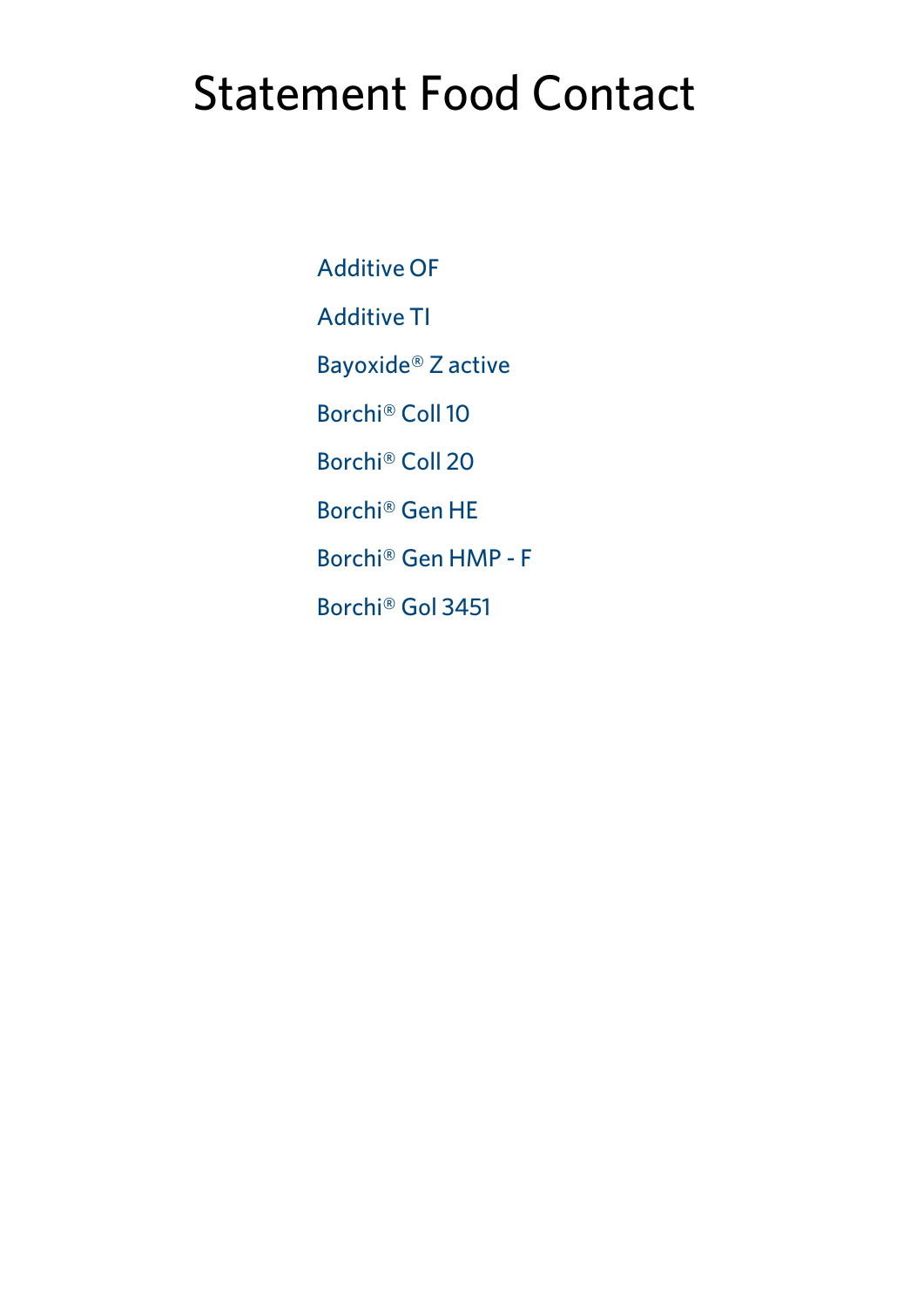

# <span id="page-1-0"></span>Additive OF

Swiss Ordinance on Food Contact Materials and Articles (SR 817.023.21) - Annex 10 (List of permitted substances for the production of packaging inks and related requirements)(May 2017))

All the substances contained in the product are not listed in the a.m. regulation. Based on this information the product cannot be used for food contact applications according to the a.m. regulation.

#### Swiss Ordinance on Food Contact Materials and Articles (SR 817.023.21) - Annex 2 (List of permitted substances for the production of plastic materials and objects and related requirements)(May 2017))

All the substances contained in the product are not listed in the a.m. regulation. Based onthis informationtheproduct cannot be usedforfood contact applications according to the a.m.regulation.

#### Regulation 10/2011/EC on plastic materials and articles intended to come into contact with food - Annex 1

All the substances contained in the product are not listed in the a.m. regulation. Based on this information the product cannot be used for food contact applications according to the a.m. regulation.

#### CEPE - Code of Practice for coated articles where the food contact layer is a coating (February 2009)

All the substances contained in the product are not authorized substances according to the a.m. regulation. Based on this information the product cannot be used for food contact applications according to the a.m. regulation.

#### EuPIA - Inventory List comprising packaging ink raw materials applied to the non-food contact surface of food packaging (December 2013)

All the substances contained in the product are not listed in the a.m. regulation. Based on this information the product cannot be used for food contact applications according to the a.m. regulation.

#### EuPIA - EuPIA Guideline on Printing Inks Applied to the Non-Food Contact Surface of Food Packaging Materials and Articles Paragraph 5.1.1 (July 2012)

The product is compliant with the paragraph 5.1.1 of the a.m. regulation. However, final legal compliance needs to be verified by the producer of the final article under consideration of the final application and the conditions of use of the product. We recommend migration testing.

#### EuPIA - Exclusion Policy for Printing Inks and Related Products (November 2016)

The product is compliant with the a.m. regulation.

However, final legal compliance needs to be verified by the producer of the final article under consideration of the final application and the conditions of use of the product. We recommend migration testing.

Updated: 7/13/2017 Borchers GmbH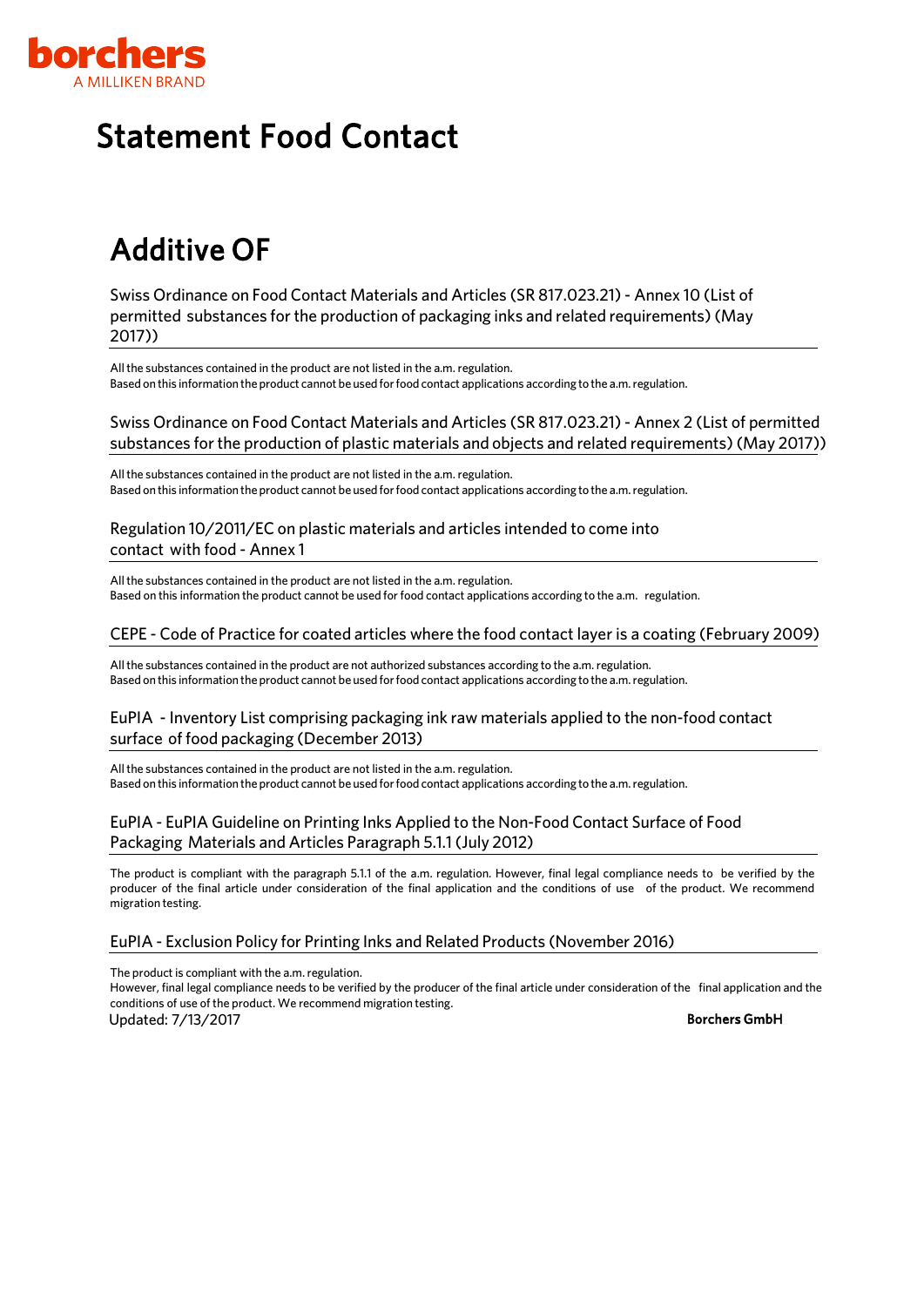

# <span id="page-2-0"></span>Additive TI

Swiss Ordinance on Food Contact Materials and Articles (SR 817.023.21) - Annex 10 (List of permitted substances for the production of packaging inks and related requirements)(May 2017))

All components themselves orthe monomers and starting substances used forthe manufacture of the product are listed either in Part A or in Part B of the a.m. regulation.

Migration limits apply.

According to this information the product can be used for food contact applications as described in the a.m. regulation. However, final legal compliance needs to be verified by the producer of the final article under consideration of the final application and the conditions of use of the product. We recommend migration testing.

#### Swiss Ordinance on Food Contact Materials and Articles (SR 817.023.21) - Annex 2 (List of permitted substances for the production of plastic materials and objects and related requirements)(May 2017))

All the substances contained in the product are not listed in the a.m. regulation. Based onthis informationtheproduct cannot be usedforfood contact applications according to the a.m.regulation.

#### Regulation 10/2011/EC on plastic materials and articles intended to come into contact with food - Annex 1

All the substances contained in the product are not listed in the a.m. regulation. Based on this information the product cannot be used for food contact applications according to the a.m. regulation.

#### CEPE - Code of Practice for coated articles where the food contact layer is a coating (February 2009)

All the substances contained in the product are not authorized substances according to the a.m. regulation. Based on this information the product cannot be used for food contact applications according to the a.m. regulation.

#### EuPIA - Inventory List comprising packaging ink raw materials applied to the non-food contact surface of food packaging (December 2013)

All the substances contained in the product are not listed in the a.m. regulation. Based on this information the product cannot be used for food contact applications according to the a.m. regulation.

#### EuPIA - EuPIA Guideline on Printing Inks Applied to the Non-Food Contact Surface of Food Packaging Materials and Articles Paragraph 5.1.1 (July 2012)

The product itself is compliant with the paragraph 5.1.1 of the a.m. regulation. Please note that the product contains substance(s) not compliant with a.m. regulation because of its/their classification but not conducting to the classification of the product as CMR, toxic or very toxic.

#### EuPIA - Exclusion Policy for Printing Inks and Related Products (November 2016)

The product is not compliant with the a.m. regulation. Updated: 7/13/2017 Borchers GmbH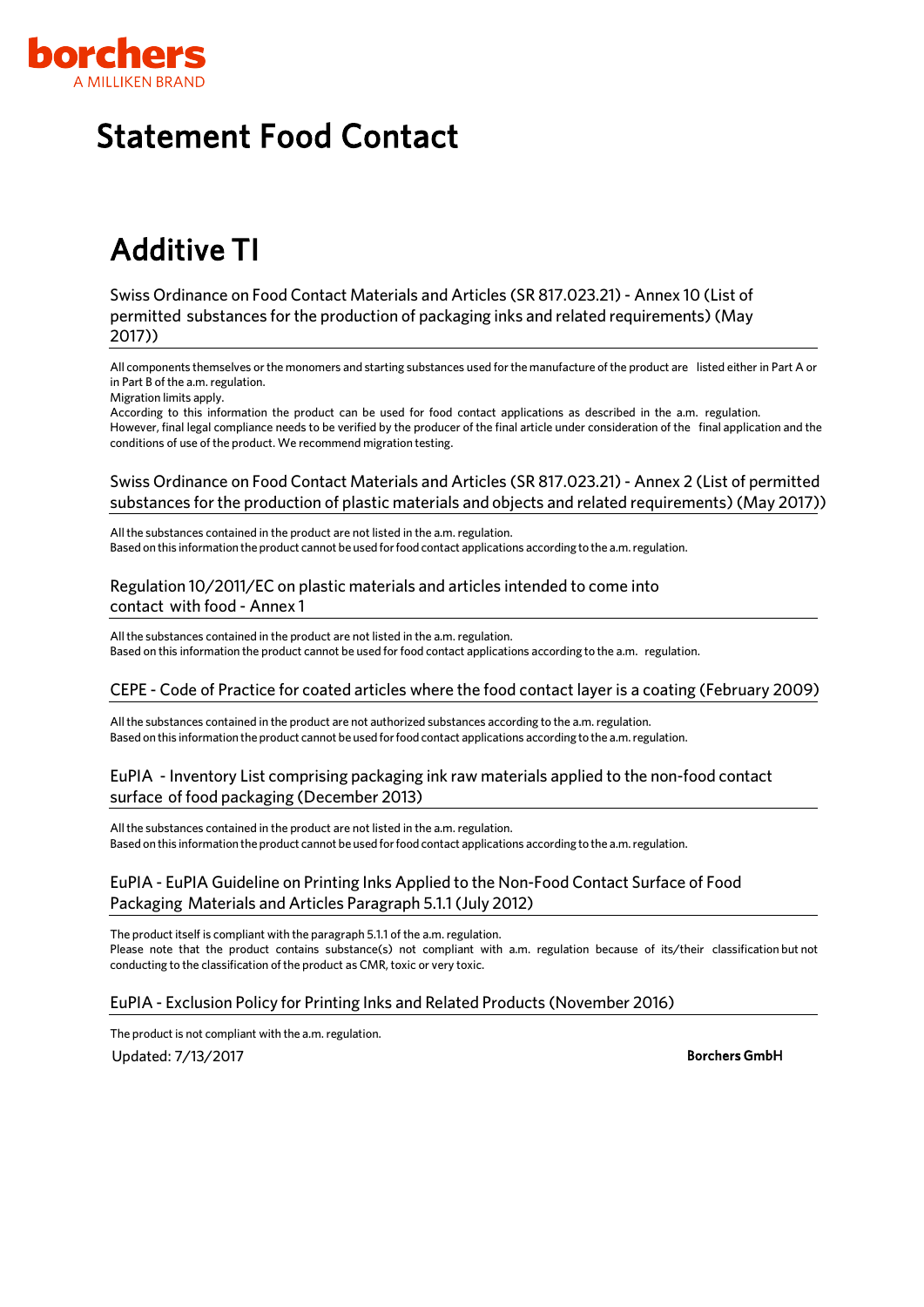

## <span id="page-3-0"></span>Bayoxide® Z active

Swiss Ordinance on Food Contact Materials and Articles (SR 817.023.21) - Annex 10 (List of permitted substances for the production of packaging inks and related requirements)(May 2017))

All components themselves orthe monomers and starting substances used forthe manufacture of the product are listed either in Part A or in Part B of the a.m. regulation.

Migration limits apply.

According to this information the product can be used for food contact applications as described in the a.m. regulation. However, final legal compliance needs to be verified by the producer of the final article under consideration of the final application and the conditions of use of the product. We recommend migration testing.

#### Swiss Ordinance on Food Contact Materials and Articles (SR 817.023.21) - Annex 2 (List of permitted substances for the production of plastic materials and objects and related requirements)(May 2017))

All components themselves or the monomers and starting substances used for the manufacture of the product are listed in the a.m. regulation or are authorized under article 6 of the a.m. regulation.

Migration limits apply.

According to this information the product can be used for food contact applications as described in the a.m. regulation. However, final legal compliance needs to be verified by the producer of the final article under consideration of the final application and the conditions of use of the product. We recommend migration testing.

#### Regulation 10/2011/EC on plastic materials and articles intended to come into contact with food - Annex 1

All components themselves or the monomers and starting substances used for the manufacture of the product are listed in the a.m. regulation or are authorized under article 6 ofthe a.m. regulation. According to this information the product can be used for food contact applications as described in the a.m.regulation. However, final legal compliance needs to be verified by the producer ofthe final article under consideration of the final application and the conditions of use ofthe product. We recommend migration testing.

#### CEPE - Code of Practice for coated articles where the food contact layer is a coating (February 2009)

Allthe substances contained in the product are not authorized substances according to the a.m.regulation. Based on this information the product cannot be used for food contact applications according to the a.m. regulation.

#### EuPIA - Inventory List comprising packaging ink raw materials applied to the non-food contact surface of food packaging (December 2013)

All the substances contained in the product are not listed in the a.m. regulation. Based on this information the product cannot be used for food contact applications according to the a.m. regulation.

#### EuPIA - EuPIA Guideline on Printing Inks Applied to the Non-Food Contact Surface of Food Packaging Materials and Articles Paragraph 5.1.1 (July 2012)

The product is compliant with the paragraph 5.1.1 of the a.m. regulation. However, final legal compliance needs to be verified by the producer of the final article under consideration of the final application and the conditions of use of the product. We recommend migration testing.

#### EuPIA - Exclusion Policy for Printing Inks and Related Products (November 2016)

The product is compliant with the a.m. regulation.

However, final legal compliance needs to be verified by the producer of the final article under consideration of the final application and the conditions of use of the product. We recommend migration testing.

Updated: 7/13/2017 Borchers GmbH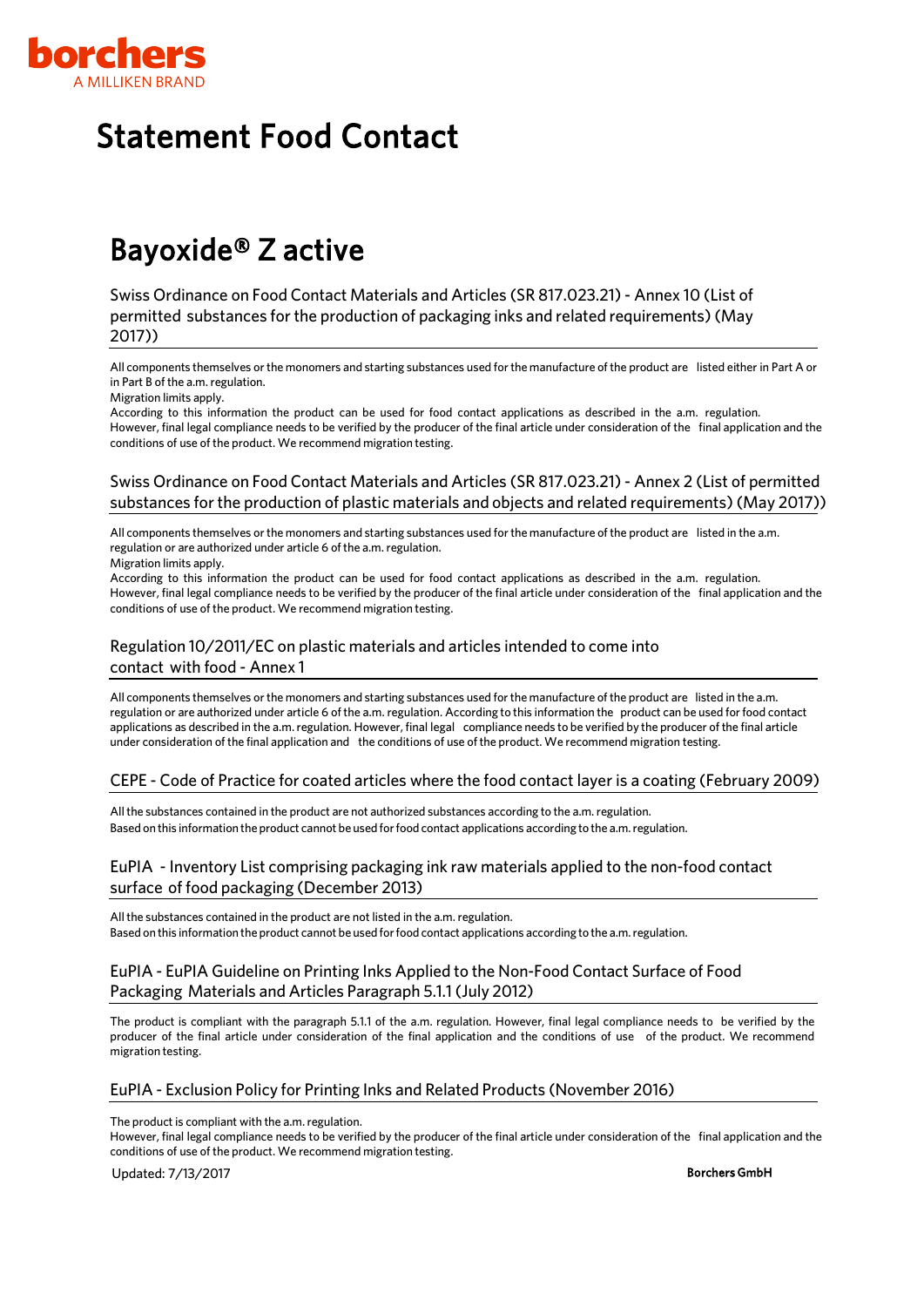

# <span id="page-4-0"></span>Statement Food Contact

## Borchi® Coll 10

Swiss Ordinance on Food Contact Materials and Articles (SR 817.023.21) - Annex 10 (List of permitted substances for the production of packaging inks and related requirements)(May 2017))

All components themselves or

All components themselves orthe monomers and starting substances used forthe manufacture of the product are listed either in Part A or in Part B of the a.m. regulation. Migration limits apply. According to this information the product can be used for food contact applications as described in the a.m. regulation. However, final legal compliance needs to be verified by the producer of the final article under consideration of the final application and the conditions of use of the product. We recommend migration testing.

#### Swiss Ordinance on Food Contact Materials and Articles (SR 817.023.21) - Annex 2 (List of permitted substances for the production of plastic materials and objects and related requirements)(May 2017))

All the substances contained in the product are not listed in the a.m. regulation. Based onthis informationtheproduct cannot be usedforfood contact applications according to the a.m.regulation.

#### Regulation 10/2011/EC on plastic materials and articles intended to come into contact with food - Annex 1

All components themselves or the monomers and starting substances used for the manufacture of the product are listed in the a.m. regulation or are authorized under article 6 ofthe a.m. regulation. According to this information the product can be used for food contact applications as described in the a.m. regulation. However, final legal compliance needs to be verified by the producer of the final article under consideration of the final application and the conditions of use ofthe product. We recommend migration testing.

#### CEPE - Code of Practice for coated articles where the food contact layer is a coating (February 2009)

All components themselves or the monomers and starting substances used for the manufacture of the product are authorized according to the a.m. regulation.

According to this information the product can be used for food contact applications as described in the a.m. regulation. However, final legal compliance needs to be verified by the producer of the final article under consideration of the final application and the conditions of use of the product. We recommend migration testing.

#### EuPIA - Inventory List comprising packaging ink raw materials applied to the non-food contact surface of food packaging (December 2013)

All components themselves or the monomers and starting substances used for the manufacture of the product are listed in the a.m. regulation.

According to this information the product can be used for food contact applications as described in the a.m. regulation. However, final legal compliance needs to be verified by the producer of the final article under consideration of the final application and the conditions of use of the product. We recommend migration testing.

#### EuPIA - EuPIA Guideline on Printing Inks Applied to the Non-Food Contact Surface of Food Packaging Materials and Articles Paragraph 5.1.1 (July 2012)

The product is compliant with the paragraph 5.1.1 of the a.m. regulation. However, final legal compliance needs to be verified by the producer of the final article under consideration of the final application and the conditions of use of the product. We recommend migration testing.

#### EuPIA - Exclusion Policy for Printing Inks and Related Products (November 2016)

The product is compliant with the a.m.regulation.However, final legal compliance needs to be verified by the producer of the final article under consideration of the final application and the conditions of use of the product. We recommend migration testing. Updated: 7/13/2017 Borchers GmbH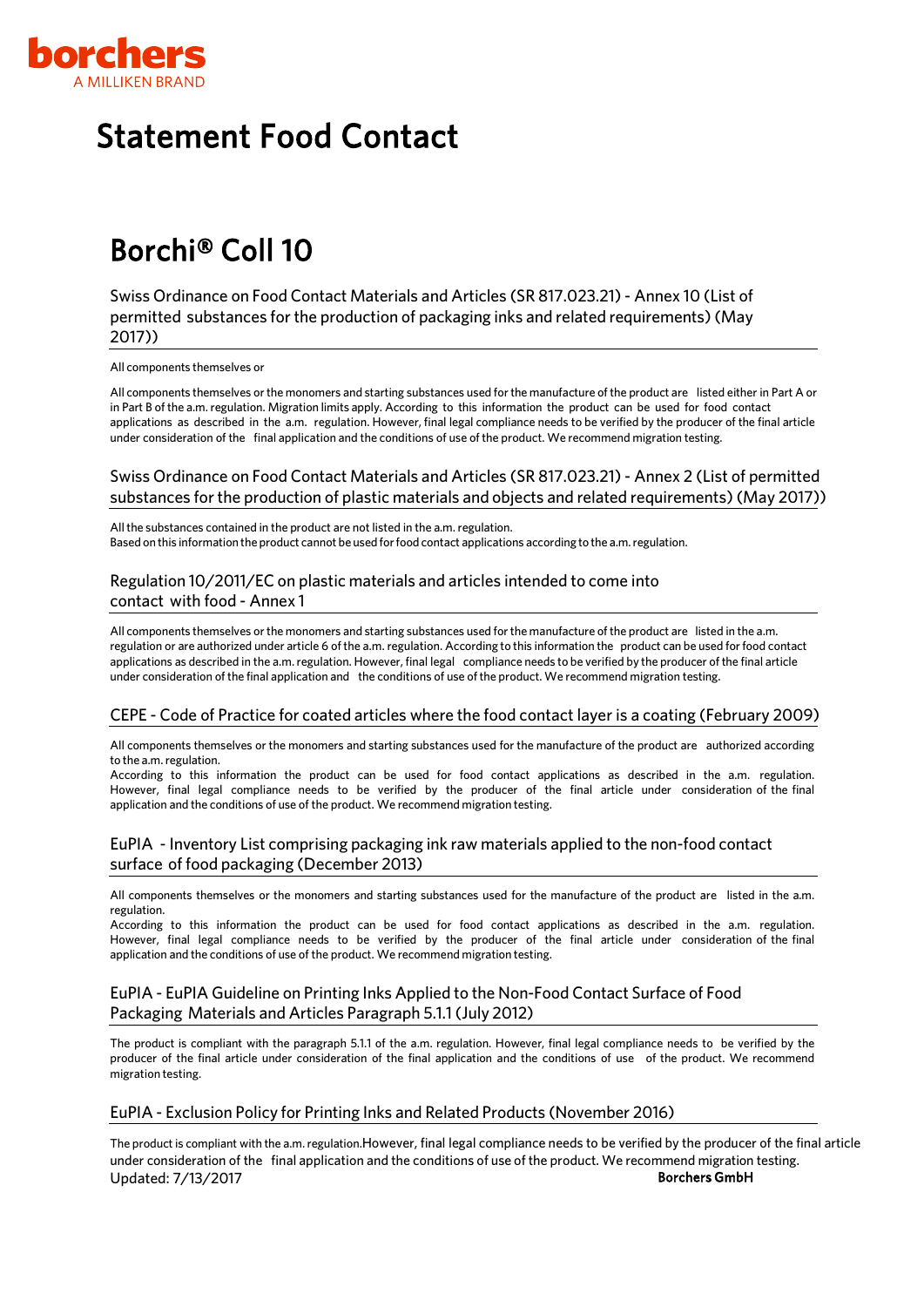

## <span id="page-5-0"></span>Borchi® Coll 20

Swiss Ordinance on Food Contact Materials and Articles (SR 817.023.21) - Annex 10 (List of permitted substances for the production of packaging inks and related requirements)(May 2017))

All components themselves orthe monomers and starting substances used forthe manufacture of the product are listed either in Part A or in Part B of the a.m. regulation.

According to this information the product can be used for food contact applications as described in the a.m. regulation. However, final legal compliance needs to be verified by the producer of the final article under consideration of the final application and the conditions of use of the product. We recommend migration testing.

#### Swiss Ordinance on Food Contact Materials and Articles (SR 817.023.21) - Annex 2 (List of permitted substances for the production of plastic materials and objects and related requirements)(May 2017))

All the substances contained in the product are not listed in the a.m. regulation. Based onthis informationtheproduct cannot be usedforfood contact applications according to the a.m.regulation.

#### Regulation 10/2011/EC on plastic materials and articles intended to come into contact with food - Annex 1

All components themselves or the monomers and starting substances used for the manufacture of the product are listed in the a.m. regulation or are authorized under article 6 ofthe a.m. regulation. According to this information the product can be used for food contact applications as described in the a.m.regulation. However, final legal compliance needs to be verified by the producer ofthe final article under consideration of the final application and the conditions of use ofthe product. We recommend migration testing.

#### CEPE - Code of Practice for coated articles where the food contact layer is a coating (February 2009)

All components themselves or the monomers and starting substances used for the manufacture of the product are authorized according to the a.m. regulation.

According to this information the product can be used for food contact applications as described in the a.m. regulation. However, final legal compliance needs to be verified by the producer of the final article under consideration of the final application and the conditions of use of the product. We recommend migration testing.

#### EuPIA - Inventory List comprising packaging ink raw materials applied to the non-food contact surface of food packaging (December 2013)

All components themselves or the monomers and starting substances used for the manufacture of the product are listed in the a.m. regulation.

According to this information the product can be used for food contact applications as described in the a.m. regulation. However, final legal compliance needs to be verified by the producer of the final article under consideration of the final application and the conditions of use of the product. We recommend migration testing.

#### EuPIA - EuPIA Guideline on Printing Inks Applied to the Non-Food Contact Surface of Food Packaging Materials and Articles Paragraph 5.1.1 (July 2012)

The product is compliant with the paragraph 5.1.1 of the a.m. regulation. However, final legal compliance needs to be verified by the producer of the final article under consideration of the final application and the conditions of use of the product. We recommend migration testing.

#### EuPIA - Exclusion Policy for Printing Inks and Related Products (November 2016)

The product is compliant with the a.m. regulation.

However, final legal compliance needs to be verified by the producer of the final article under consideration of the final application and the conditions of use of the product. We recommend migration testing.

Updated: 7/13/2017 Borchers GmbH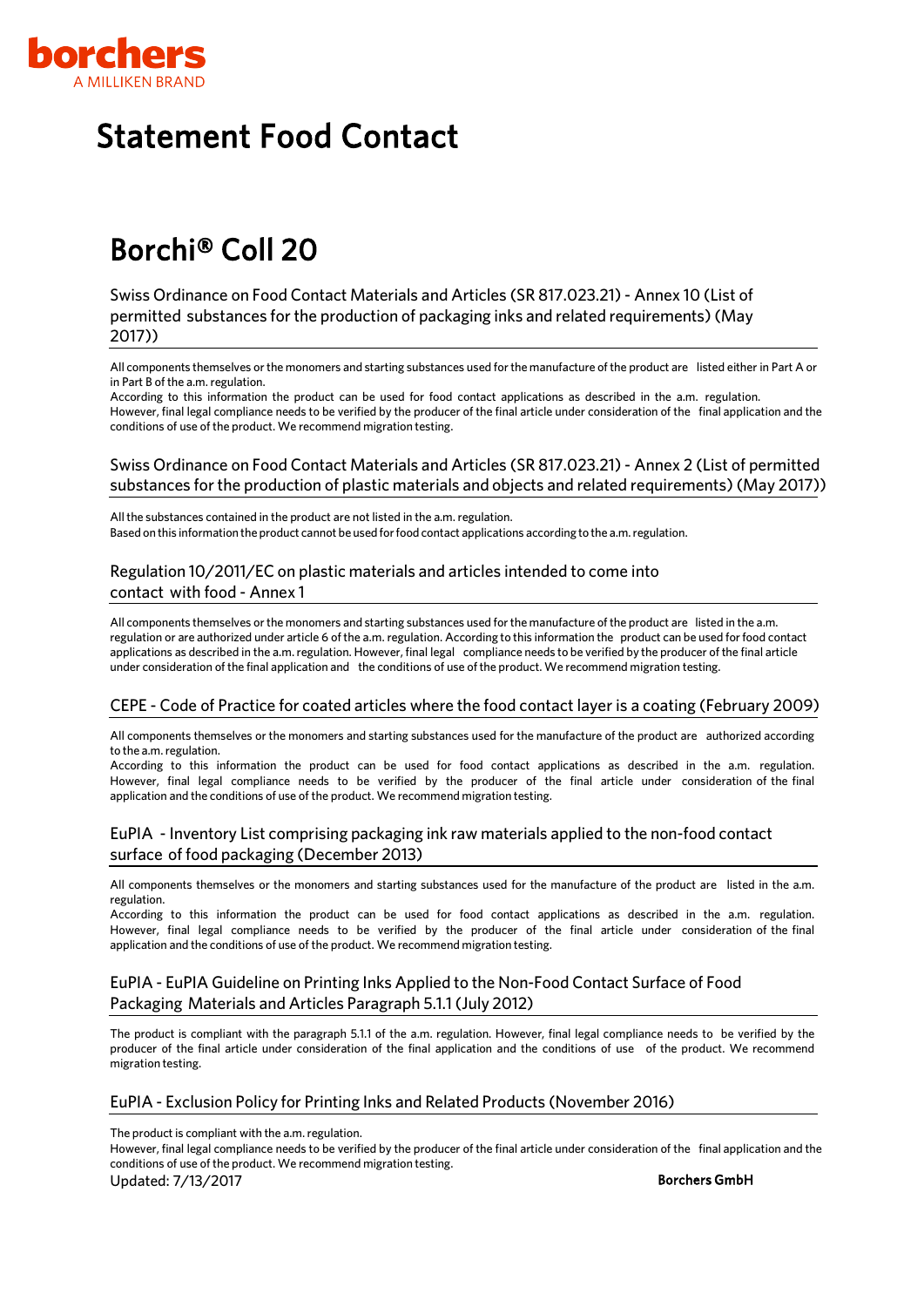

# <span id="page-6-0"></span>Borchi® Gen HE

Swiss Ordinance on Food Contact Materials and Articles (SR 817.023.21)- Annex 10 (List of permitted substances for the production of packaging inks and related requirements)(May 2017))

This product has not been yet evaluated according to the a.m. regulation.

Swiss Ordinance on Food Contact Materials and Articles (SR 817.023.21)- Annex 2 (List of permitted substances for the production of plastic materials and objects and related requirements)(May 2017))

This product has not been yet evaluated according to the a.m. regulation.

Regulation 10/2011/EC on plastic materials and articles intended to come into contact with food - Annex 1

The active substance of the product is listed in the a.m. regulation. We would like to point out that the product also contains solvent(s). According to this information the product can be used forfood contact applications as described in the a.m. regulation. However, final legal compliance needs to be verified by the producer of the final article under consideration of the final application and the conditions of use of the product. We recommend migration testing.

#### CEPE - Code of Practice for coated articles where the food contact layer is a coating (February 2009)

Allthe substances contained in the product are not authorized substances according to the a.m.regulation. Based on this information the product cannot be used for food contact applications according to the a.m. regulation.

#### EuPIA - Inventory List comprising packaging ink raw materials applied to the non-food contact surface of food packaging (December 2013)

All the substances contained in the product are not listed in the a.m. regulation. Based onthis informationtheproduct cannot be usedforfood contact applications according to the a.m.regulation.

#### EuPIA - EuPIA Guideline on Printing Inks Applied to the Non-Food Contact Surface of Food Packaging Materials and Articles Paragraph 5.1.1 (July 2012)

The product is not compliant with the paragraph 5.1.1 of the a.m. regulation.

#### EuPIA - Exclusion Policy for Printing Inks and Related Products (November 2016)

The product is compliant with the a.m. regulation.

However, final legal compliance needs to be verified by the producer of the final article under consideration of the final application and the conditions of use of the product. We recommend migration testing. Updated: 7/13/2017 Borchers GmbH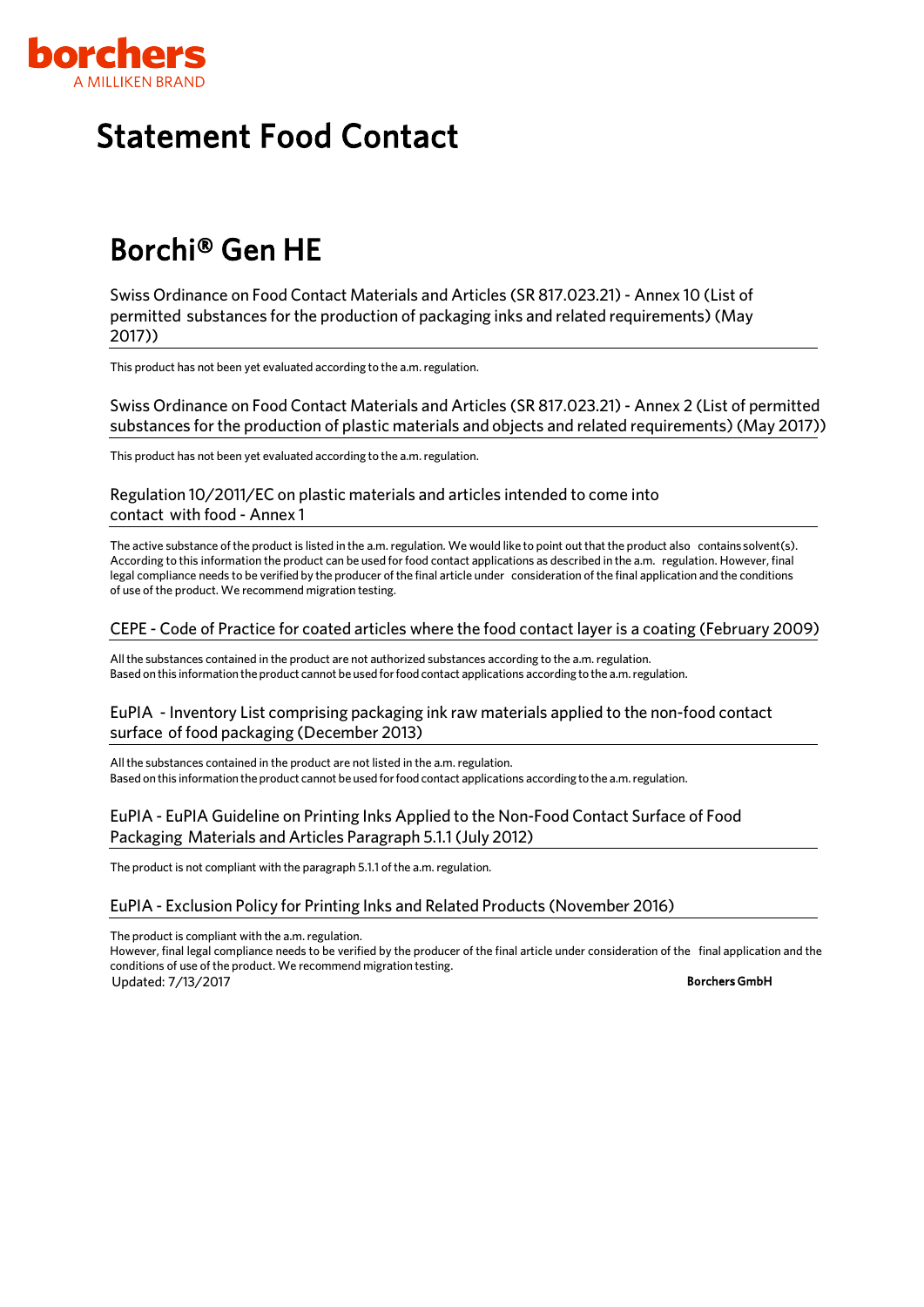

### <span id="page-7-0"></span>Borchi® Gen HMP ‐ F

Swiss Ordinance on Food Contact Materials and Articles (SR 817.023.21)- Annex 10 (List of permitted substances for the production of packaging inks and related requirements)(May 2017))

All components themselves orthe monomers and starting substances used forthe manufacture of the product are listed either in Part A or in Part B of the a.m. regulation.

According to this information the product can be used for food contact applications as described in the a.m. regulation. However, final legal compliance needs to be verified by the producer of the final article under consideration of the final application and the conditions of use of the product. We recommend migration testing.

#### Swiss Ordinance on Food Contact Materials and Articles (SR 817.023.21)- Annex 2 (List of permitted substances for the production of plastic materials and objects and related requirements)(May 2017))

All the substances contained in the product are not listed in the a.m. regulation. Based on this information the product cannot be used for food contact applications according to the a.m. regulation.

#### Regulation 10/2011/EC on plastic materials and articles intended to come into contact with food - Annex 1

All components themselves or the monomers and starting substances used for the manufacture of the product are listed in the a.m. regulation or are authorized under article 6 ofthe a.m. regulation. According to this information the product can be used for food contact applications as described in the a.m.regulation. However, final legal compliance needs to be verified by the producer ofthe final article under consideration of the final application and the conditions of use ofthe product. We recommend migration testing.

#### CEPE - Code of Practice for coated articles where the food contact layer is a coating (February 2009)

All the substances contained in the product are not authorized substances according to the a.m. regulation. Based on this information the product cannot be used for food contact applications according to the a.m. regulation.

#### EuPIA - Inventory List comprising packaging ink raw materials applied to the non-food contact surface of food packaging (December 2013)

All components themselves or the monomers and starting substances used for the manufacture of the product are listed in the a.m. regulation.

According to this information the product can be used for food contact applications as described in the a.m. regulation. However, final legal compliance needs to be verified by the producer of the final article under consideration of the final application and the conditions of use of the product. We recommend migration testing.

#### EuPIA - EuPIA Guideline on Printing Inks Applied to the Non-Food Contact Surface of Food Packaging Materials and Articles Paragraph 5.1.1 (July 2012)

The product is compliant with the paragraph 5.1.1 of the a.m. regulation. However, final legal compliance needs to be verified by the producer of the final article under consideration of the final application and the conditions of use of the product. We recommend migration testing.

#### EuPIA - Exclusion Policy for Printing Inks and Related Products (November 2016)

The product is compliant with the a.m. regulation.

However, final legal compliance needs to be verified by the producer of the final article under consideration of the final application and the conditions of use of the product. We recommend migration testing. Updated: 7/13/2017 Borchers GmbH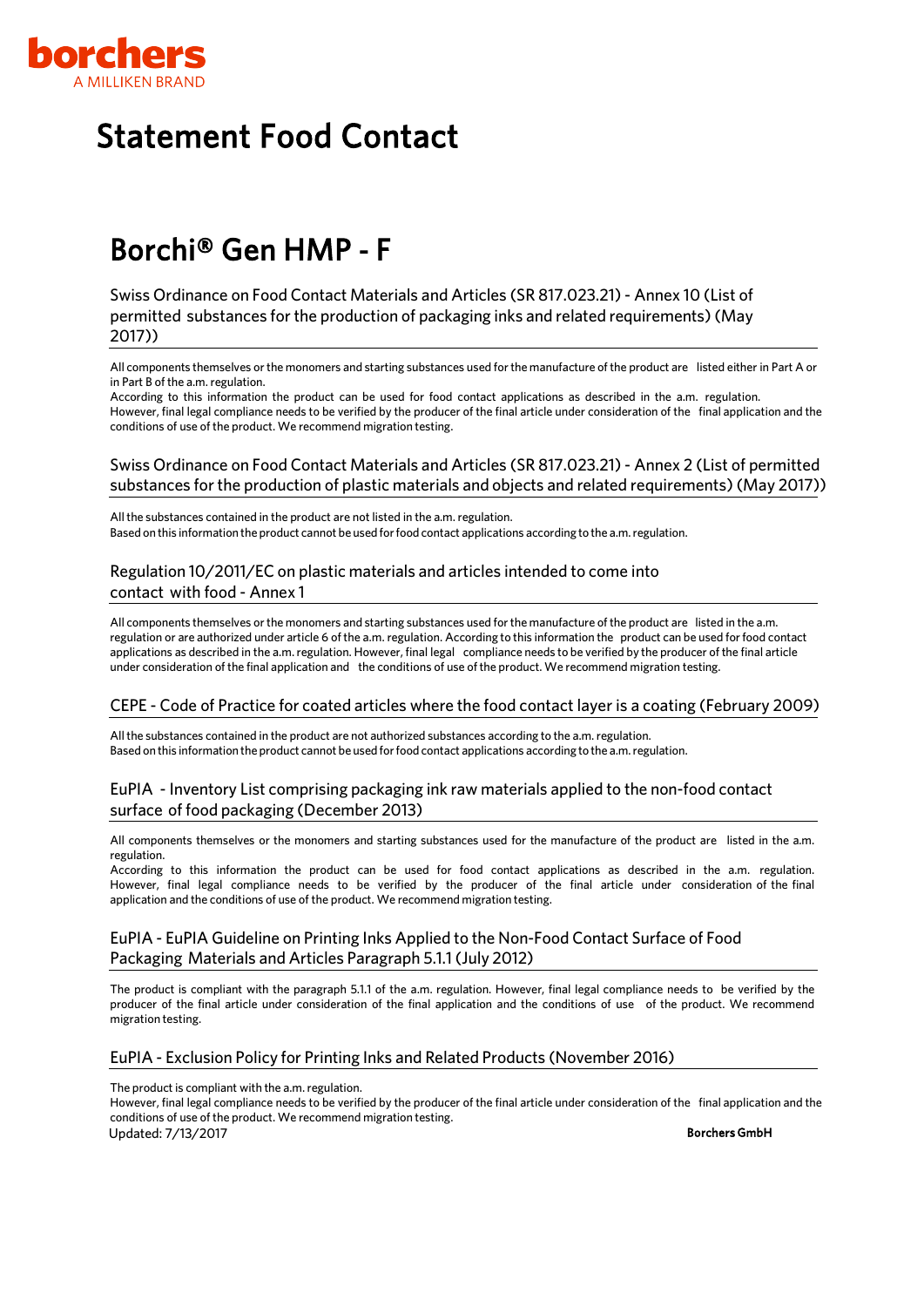

# Borchi® Gol 3451

Swiss Ordinance on Food Contact Materials and Articles (SR 817.023.21)- Annex 10 (List of permitted substances for the production of packaging inks and related requirements)(May 2017))

All the substances contained in the product are not listed in the a.m. regulation. Based on this information the product cannot be used for food contact applications according to the a.m. regulation.

#### Swiss Ordinance on Food Contact Materials and Articles (SR 817.023.21)- Annex 2 (List of permitted substances for the production of plastic materials and objects and related requirements)(May 2017))

All the substances contained in the product are not listed in the a.m. regulation. Based onthis informationtheproduct cannot be usedforfood contact applications according to the a.m.regulation.

#### Regulation 10/2011/EC on plastic materials and articles intended to come into contact with food - Annex 1

The active substance of the product is listed in the a.m. regulation. We would like to point out that the product also contains solvent(s). According to this information the product can be used forfood contact applications as described in the a.m. regulation. However, final legal compliance needs to be verified by the producer of the final article under consideration of the final application and the conditions of use of the product. We recommend migration testing.

#### CEPE - Code of Practice for coated articles where the food contact layer is a coating (February 2009)

All components themselves or the monomers and starting substances used for the manufacture of the product are authorized according to the a.m. regulation.

According to this information the product can be used for food contact applications as described in the a.m. regulation. However, final legal compliance needs to be verified by the producer of the final article under consideration of the final application and the conditions of use of the product. We recommend migration testing.

#### EuPIA - Inventory List comprising packaging ink raw materials applied to the non-food contact surface of food packaging (December 2013)

All components themselves or the monomers and starting substances used for the manufacture of the product are listed in the a.m. regulation.

According to this information the product can be used for food contact applications as described in the a.m. regulation. However, final legal compliance needs to be verified by the producer of the final article under consideration of the final application and the conditions of use of the product. We recommend migration testing.

#### EuPIA - EuPIA Guideline on Printing Inks Applied to the Non-Food Contact Surface of Food Packaging Materials and Articles Paragraph 5.1.1 (July 2012)

The product itself is compliant with the paragraph 5.1.1 of the a.m. regulation.

Please note that the product contains substance(s) not compliant with a.m. regulation because of its/their classification but not conducting to the classification of the product as CMR, toxic or very toxic.

#### EuPIA - Exclusion Policy for Printing Inks and Related Products (November 2016)

The product is compliant with the a.m. regulation.

However, final legal compliance needs to be verified by the producer of the final article under consideration of the final application and the conditions of use of the product. We recommend migration testing. Updated: 7/13/2017 Borc**hers GmbH**